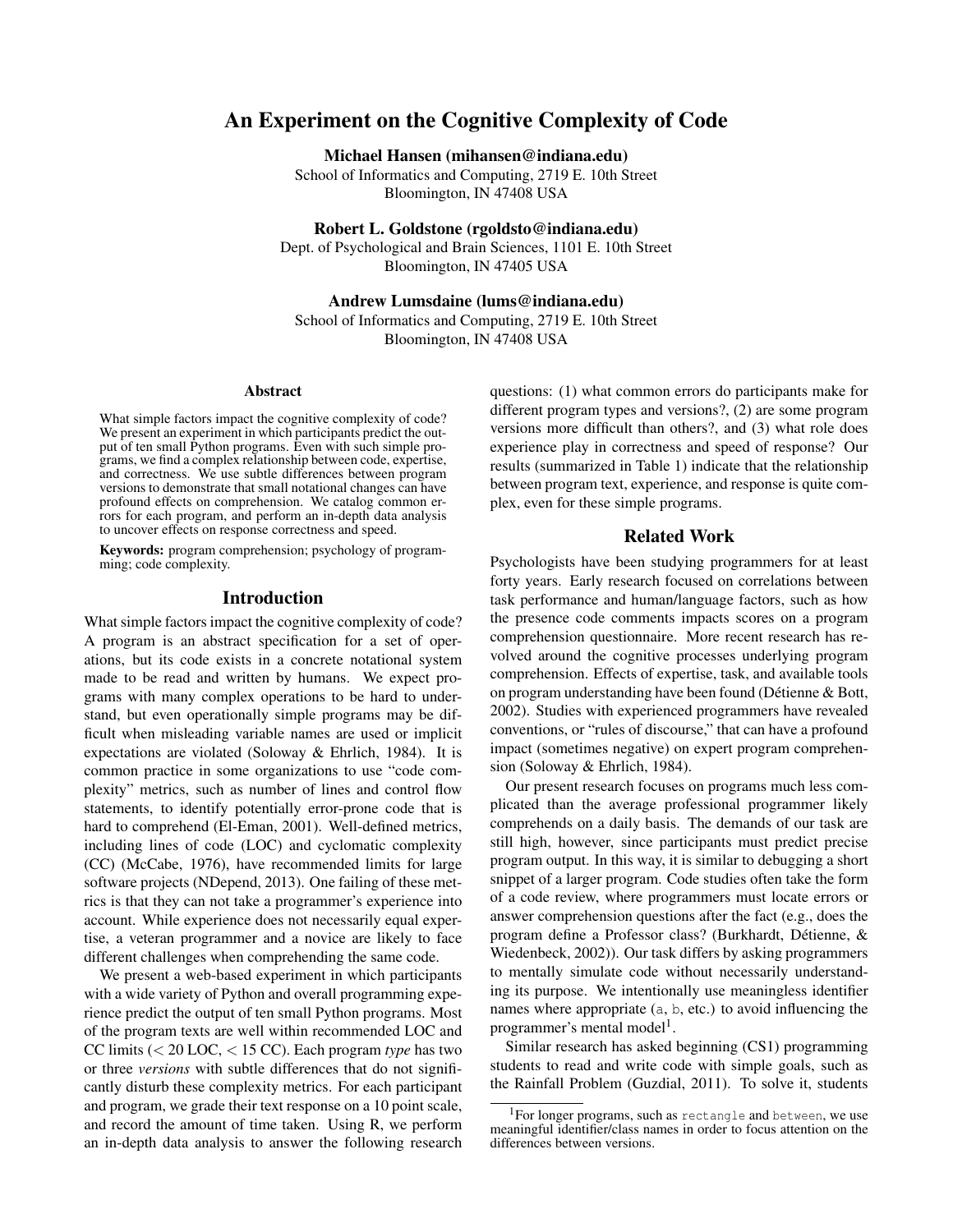must write a program that averages a list of numbers (rainfall amounts), where the list is terminated with a specific value – e.g., a negative number or 999999. CS1 students perform poorly on the Rainfall Problem across institutions around the world, inspiring researchers to seek better teaching methods. Our work includes many Python novices with a year or less of experience (94 out of 162), so our results may contribute to the ongoing research in early programming education. We find that viewing vertical whitespace as irrelevant (counting program) and understanding pass-by-value semantics (scope program) are particularly challenging.

## **Methods**

One hundred and sixy-two participants (129 males, 30 females, 3 unreported) were recruited from the Bloomington, IN area (29), on Amazon's Mechanical Turk (130), and via e-mail (3). All participants were required to have some experience with Python, though we welcomed beginners. The mean age was 28.4 years, with an average of 2.0 years of selfreported Python experience and 6.9 years of programming experience overall. Most of the participants had a college degree (69.8%), and were current or former Computer Science majors (52.5%). Participants from Bloomington were paid \$10, and performed the experiment in front of an eye-tracker (see Future Work). Mechanical Turk participants were paid \$0.75.

The experiment consisted of a pre-test survey, ten trials (one program each), and a post-test survey. Before the experiment began, participants were given access to a small Python "refresher," which listed the code and output of several small programs. The pre-test survey gathered information about the participant's age, gender, education, and experience. Participants were then asked to predict the printed output of ten short Python programs, one version randomly chosen from each of ten program types (Figure 1). The presentation order and names of the programs were randomized, and all answers were final. Although every program produced error-free output, participants were not informed of this fact beforehand. The post-test survey gauged a participant's confidence in their answers and the perceived difficulty of the task.

We collected a total of 1,602 trials from 162 experiments starting November 20, 2012 and ending January 19, 2013. Trials were graded semi-automatically using a custom grading program. A grade of 10 points was assigned for responses that exactly matched the program's output (1,007 out of 1,602 trials). A *correct* grade of 7-9 points was given when responses had the right numbers or letters, but incorrect formatting – e.g., wrong whitespace, commas, brackets. Common errors were given partial credit from 2 to 4 points, depending on correct formatting<sup>2</sup>. All other responses were manually graded by two graders whose instructions were to give fewer than 5 points for incorrect responses, and to take off points for incorrect formatting (clear intermediary calculations or comments were ignored). Graders' responses were strongly correlated  $(r(598) = 0.90)$ , so individual trial grades were averaged. Trial reaction times ranged from 14 to 256 seconds. Outliers beyond two standard deviations of the mean (in log space) were discarded (60 of 1,602 trials). Participants had a total of 45 minutes to complete the entire experiment (10 trials + surveys), and were required to give an answer to each question.



Figure 1: Sample trial from the experiment. Participants were asked to predict the output of ten Python programs.

We had a total of twenty-five Python programs in ten different categories. These programs were designed to be understandable to a wide audience, and therefore did not touch on Python features outside of a first or second introductory programming course. The programs ranged in size from 3 to 24 lines of code (LOC). Their cyclomatic complexities (CC) ranged from 1 to 7, and were medium-ly correlated with LOC  $(r(25) = 0.46, p < 0.05)$ . CC was computed using the open source package PyMetrics.

Mechanical Turk One hundred and thirty participants were recruited from Mechanical Turk. Workers were required to have some Python experience, and could only participated once. All code was displayed as an image, making it difficult to copy/paste the code into a Python interpreter for quick answers. All responses were manually screened, and restarted trials or unfinished experiments were discarded.

#### Results

Data analysis was performed in R, and all regressions were done with R's built-in lm and glm functions. For linear regressions (grade and RT), we report intercepts and coefficients (β). For logistic regressions (probability of a correct answer or a common error), we report base predictor levels and the odds ratios (OR). Odds ratios can be difficult to interpret, and are often confused with relative risk (Davies, Crombie, & Tavakoli, 1998). While the direction of an effect is usually apparent, we caution their interpretation as effect sizes (especially when  $OR < 1$ ).

Table 1 summarizes the results in terms of average grades, median reaction times (RT), and main effects (discussed in

<sup>&</sup>lt;sup>2</sup>We considered an error common if three or more participants gave it as a response.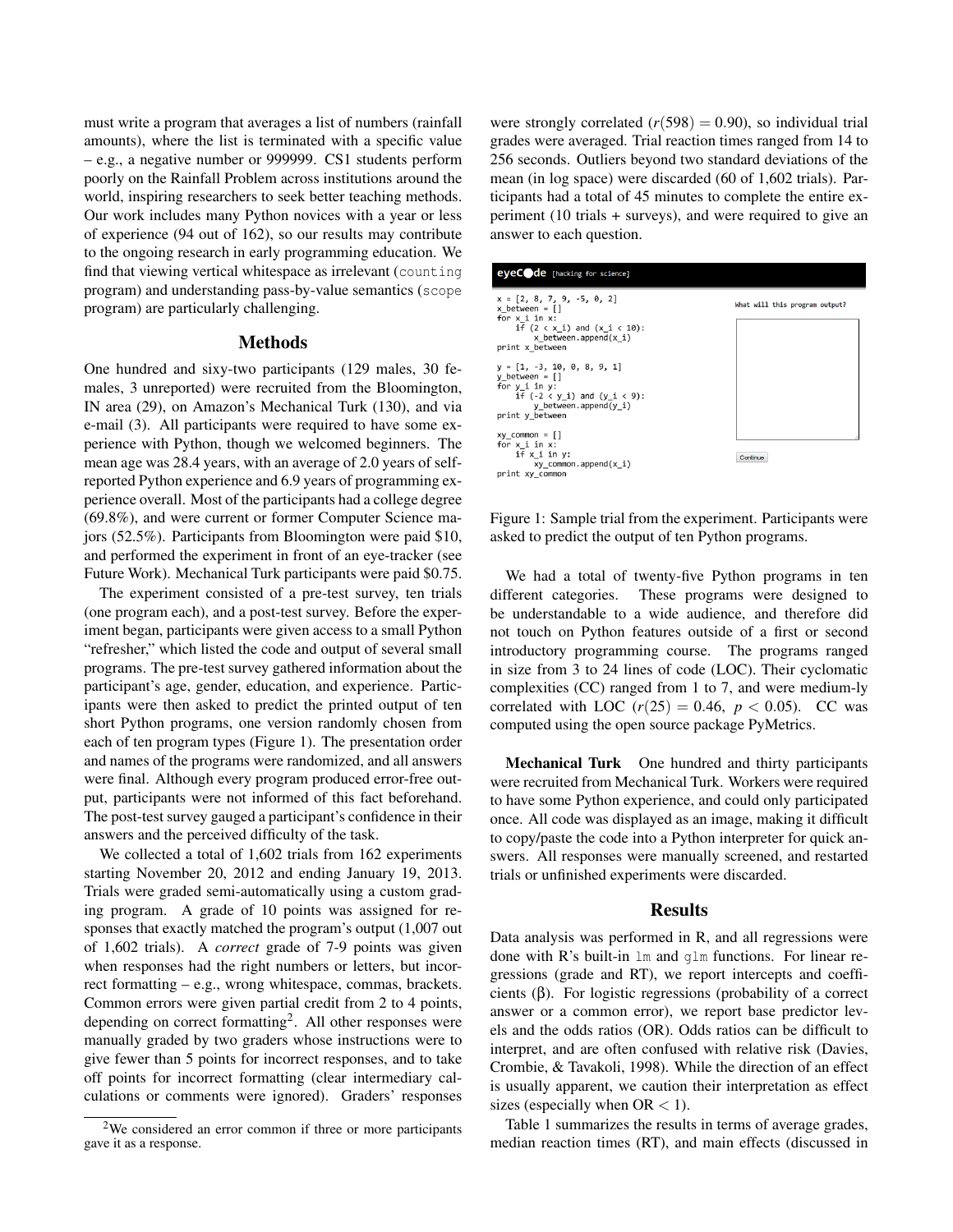detail below). Participants did well overall, though they had trouble with a few programs (e.g., between, scope, and counting). Programming experience did not significantly predict a participant's total grade in the experiment. This wasn't terribly surprising, since the programs were very simple, and a large number of trials resulted in perfect responses (1,007 out of 1,602). For individual trials, however, Python experience was a significant predictor of correctness probability – i.e., the probability of getting a grade of  $7$  or higher (base = 2.49, OR = 1.08,  $p < 0.05$ ). We discuss grade and RT differences between program versions below.

between (2 versions) This program filters two lists of integers  $(x \text{ and } y)$ , prints the results, and then prints the numbers that x and y have in common. The functions version abstracts the between and common operations into reusable functions, while the inline version inlines the code, duplicating as necessary.

Since this is the longest and most complex program (in terms of CC), we expected more experienced programmers to be faster and to make fewer errors. We were surprised to find a significant effect of Python experience on the probability of making a very specific error (base =  $0.13$ , OR =  $1.44$ ,  $p < 0.5$ ). Instead of [8, 9, 0] for their last line of output, 22% of participants wrote [8] (for both versions). After the experiment, one participant said they mistakenly performed the "common" operation on lists  $x$  btwn and  $y$  btwn instead of x and y because it seemed like the next logical step. If others made the same mistake, this may suggest an addition to Soloway's Rules of Discourse (Soloway & Ehrlich, 1984): later computations should be the follow from earlier ones. We hypothesize that moving the common operation code before the two instances of between would eliminate this error.

counting (2 versions) This simple program loops through the range  $[1, 2, 3, 4]$ , printing "The count is i" and then "Done counting" for each number *i*. The nospace version has the "Done counting" print statement immediately following "The count is i," whereas the twospaces version has two blank lines in between. Python is sensitive to horizontal whitespace, but not vertical, so the extra lines do not change the meaning of the program.

We expected more participants to mistakenly assume that the "Done counting" print statement was not part of the loop body in the twospaces version. This was the case: 59% of responses in the twospaces version contained this error as opposed to only 15% in the onespace version (ref = onespace,  $OR = 4.0, p < 0.0001$ . Blank lines, while not usually syntactically relevant, have are positively correlated with code readability (Buse & Weimer, 2010). We did not find a significant effect of experience on the likelihood of making this mistake, suggesting that experts and novices alike may benefit from an ending delimiter (e.g., an end keyword or brackets).

funcall (3 versions) This program prints the product *f*(1) ∗ *f*(0) ∗ *f*(−1) where *f*(*x*) = *x* + 5. The **nospace** version has no spaces between the calls to f, while the space version has a space before and after each \*. The vars version saves the result of each call to f in a separate variable, and then prints the product of these variables.

Most people were able to get the correct answer (60) in 30 seconds or less. The most common errors (only 7% of responses) were 0, -60, and -80. We hypothesize that these correspond to the following calculation errors: assuming *f*(0) = 0, *f*(−1) = −3, and *f*(−1) = −4. There were no significant effects for grade or RT, so future versions of this experiment will likely exclude this program.

initvar (3 versions) The initvar program computes the product and sum of variables a and b. In the good version, a is initialized to 1, so the product computes  $4! = 24$ , and b is initialized to 0, making the summation 10. In the onebad version,  $b = 1$ , offsetting the summation by 1. In the bothbad version,  $b = 1$  and  $a = 0$ , which makes the product 0.

We expected experienced programmers to make more errors due to the close resemblance of code in the \*bad versions to common operations performed in the good version (factorial and summation). Instead, we found a significant negative effect of the good version on grade (intercept  $= 8.67$ ,  $\beta = -1.52$ ,  $p < 0.05$ ), which is likely due to the difficulty of mentally performing 4 factorial. In the bothbad version,  $a = 0$ , allowing participants to short-circuit the multiplication (since *a* times anything is still zero). The onebad version, which also required performing the factorial, had a negative but non-significant effect on grade ( $\beta = -0.97$ ).

order (2 versions) The order program prints the values of three functions,  $f(x)$ ,  $g(x)$ , and  $h(x)$ . In the inorder version, *f* , *g*, and *h* are defined and called in the same order. The shuffled version defines them out of order  $(h, f, g)$ .

We expected programmers to be slower when solving the shuffled version, due to an implicit expectation that function definitions and use would follow the same order. When including years of Python experience, we found a significant main effect on RT of the shuffled version (intercept  $= 54.3$ ,  $β = 21.0, p < 0.05$ ) as well as an interaction between experience and shuffled ( $\beta = -7.1$ ,  $p < 0.05$ ). These results indicate that having the functions defined out of order has a significant impact on reaction time, but that experience helps counter-act the effect to some degree.

overload (3 versions) This program uses the overloaded + operator, which serves as addition for integers and concatenation for strings. The plusmixed version uses both overloads of the operator, while the multmixed and strings versions only use + for string concatenation.

We expected programmers in the plusmixed version to make the mistake of interpreting " $5" + "3"$  as 8 instead of "53" more often due to the priming of + as addition instead of concatenation. While this error occurred in about 11% of responses across all versions, we did not see a significant grade difference between versions. For reaction time, a significant interaction between overall programming experience and the plusmixed version was found (intercept = 42.5,  $\beta = 3.34$ ,  $p < 0.01$ ). This means that more experienced programmers took slightly longer on this version, perhaps due to the need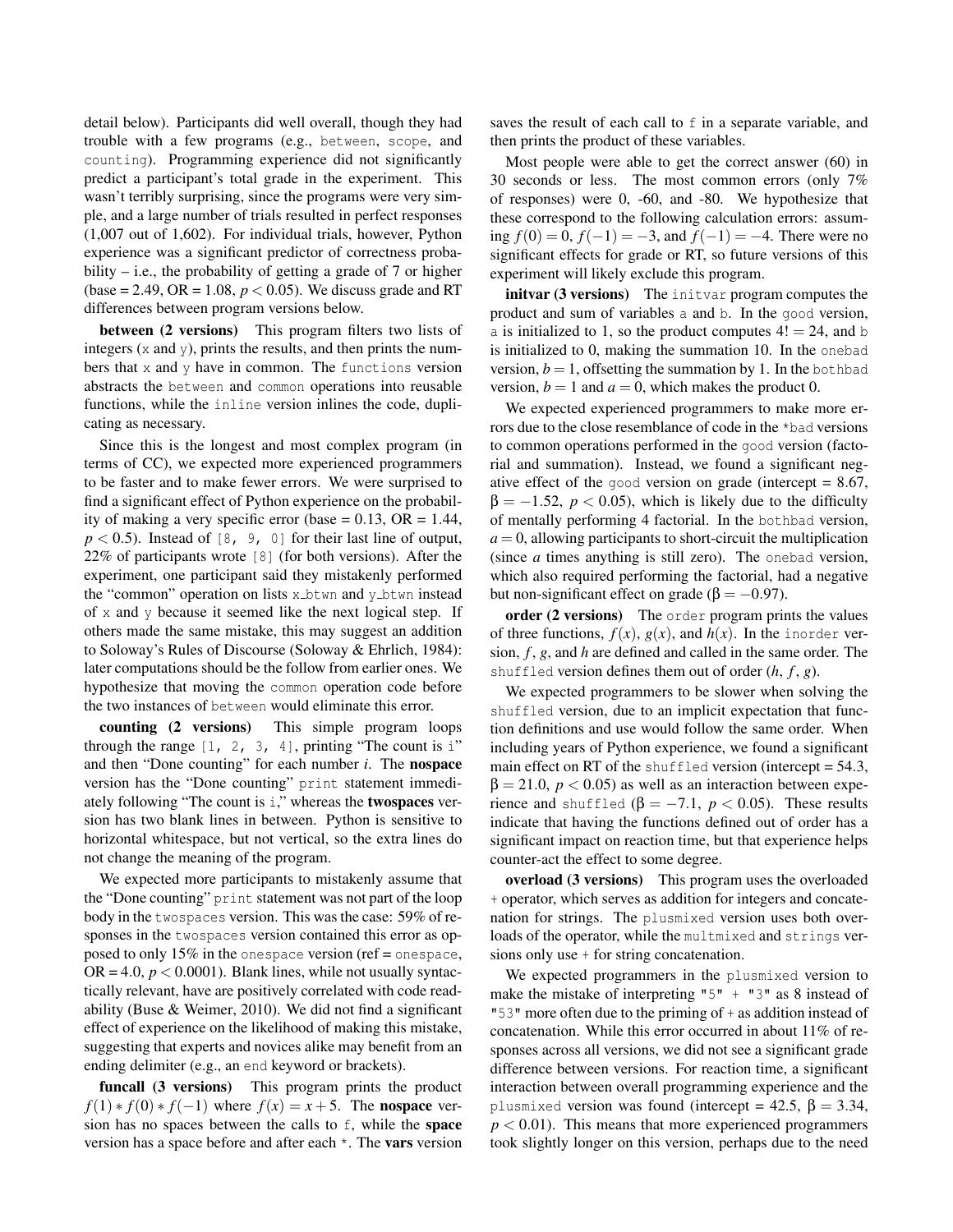to recall the meaning of + for strings in Python.

partition (3 versions) The partition program iterates through the ranges  $[1,4]$  (unbalanced) or  $[1,5]$  (balanced), printing out i low for  $i < 3$  and i high for  $i > 3$ . The balanced version outputs two low and two high lines, whereas the unbalanced versions produce two low lines and only one high line. The unbalanced pivot version calls attention to 3 by assigning it to a variable named pivot.

We expected participants in the unbalanced\* versions to add an additional high line because there were four numbers in the list (making it desirable for there to be four lines in the output). While there were a handful of responses like this, the most common error was simply leaving off the numbers on each line (e.g., low instead of 1 low). Programmers seeing the unbalanced version were less susceptible to this error (ref = balanced,  $OR = 0.05$ ,  $p < 0.05$ ), though we saw no effect for the unbalanced pivot version. More programming experience also helped participants avoid this kind of mistake across versions (base = 1.66, OR = 0.67,  $p < 0.05$ ). We hypothesize that the balanced and unbalanced pivot versions matched a "partition" schema for programmers, making them less likely to pay close attention to the loop body.

rectangle (3 versions) This program computes the areas of two rectangles using an area function with *x* and *y* scalar variables (basic version),  $(x, y)$  coordinate pairs (tuples version), or a Rectangle class (class version).

We expected participants seeing the tuples and class versions to take longer, since these versions contain more complicated structures. Almost everyone gave the correct answer, so there were no significant grade differences between versions. We found a significant RT main effect for the tuples version (intercept = 53.5,  $\beta$  = 60.4,  $p < 0.01$ ), and an interaction between this version and Python experience  $(\beta = -34.1)$ . This means that programmers in the tuples version took longer, but that additional Python experience helped reverse the effect. Surprisingly, we did not observe even a marginally significant RT effect for the classes version, despite it being the longest program of the three (21 lines vs. 14 and 18).

scope (2 versions) This program applies four functions to a variable named added: two add\_1 functions, and two twice functions. The samename version reused the name added for function parameters, while the diffname version used num. Because Python uses "pass by value" semantics with integers, and because neither of the functions return a value, added retains its initial value of 4 throughout the program (instead of being 22). This directly violates one of Soloway's Rules of Discourse (Soloway & Ehrlich, 1984): don't include code that won't be used.

We expected participants to mistakenly assume that the value of added was changed more often when the parameter names of add\_1 and twice were both also named added (samename version). There was marginally significant evidence for this ( $p = 0.09$ ), but it was not conclusive. Additional Python experience helped reduce the likelihood of answering 22 (base = 1.28, OR = 0.71,  $p < 0.05$ ), but around half of the participants still answered incorrectly.

whitespace (2 versions) The whitespace program prints the result of three simple linear calculations. In the zigzag version, the code is laid out as it flows, so that the line endings have a zig-zag appearance. The linedup version aligns each block of code by its operators.

We expected there to be a speed difference between the two versions in favor of linedup. When designing the experiment, most of our pilot participants agreed that this version was easier to read. The data did not support this claim, but there was a significant effect on the probability of not respecting order of operations. For the zigzag version, participants were significantly more likely to incorrectly answer 5, 10, and 15 for the *y* column (ref = linedup,  $OR = 0.04$ ,  $p < 0.05$ ). This suggests that when computing the *y* values, participants in the zigzag version did addition before multiplication more often. Effects of spacing on the perceived order of arithmetic operations has been studied before (Landy & Goldstone, 2010), and ours results indicate that code layout also has an impact.

#### **Discussion**

With the results of our experiment, we can begin to answer the research questions posed in the Introduction. First, what common errors do participants make for different program types and versions? Some errors were detail-oriented, such as leaving out the numbers on each line of output for the partition programs. Others, like the [8] error for between or the "Done counting" mistake on the twospaces version of counting, demonstrate an oversight due to strong expectations. In the zigzag version of the whitespace program, we also saw that participants were more likely to make calculation errors involving order of operations.

Second, are some program versions more difficult than others? In terms of average grade, the between, counting, and scope program types were the most difficult. Given LOC and CC metrics, this was expected for between, but not the others. These "difficult" programs simply tested fundamental concepts of the Python language, namely the relevance of horizontal whitespace (counting) and pass-by-value semantics for primitive types (scope). Technical arguments can be made for these concepts, but our results beg a deeper question: to what extent are humans considered in the design of programming languages (Hanenberg, 2010)?

Lastly, what role does experience play in correctness and speed of response? In several cases, both Python and overall programming experience aided in correctness and speed. Additional Python experience helped programmers avoid errors in the scope programs, but hurt for both versions of between (experienced programmers were more likely to assume later computations should include previous results). Less experienced programmers were slowed down in the shuffled version of order, but a got slight speed boost in the plusmixed version of overload (likely due to not having experience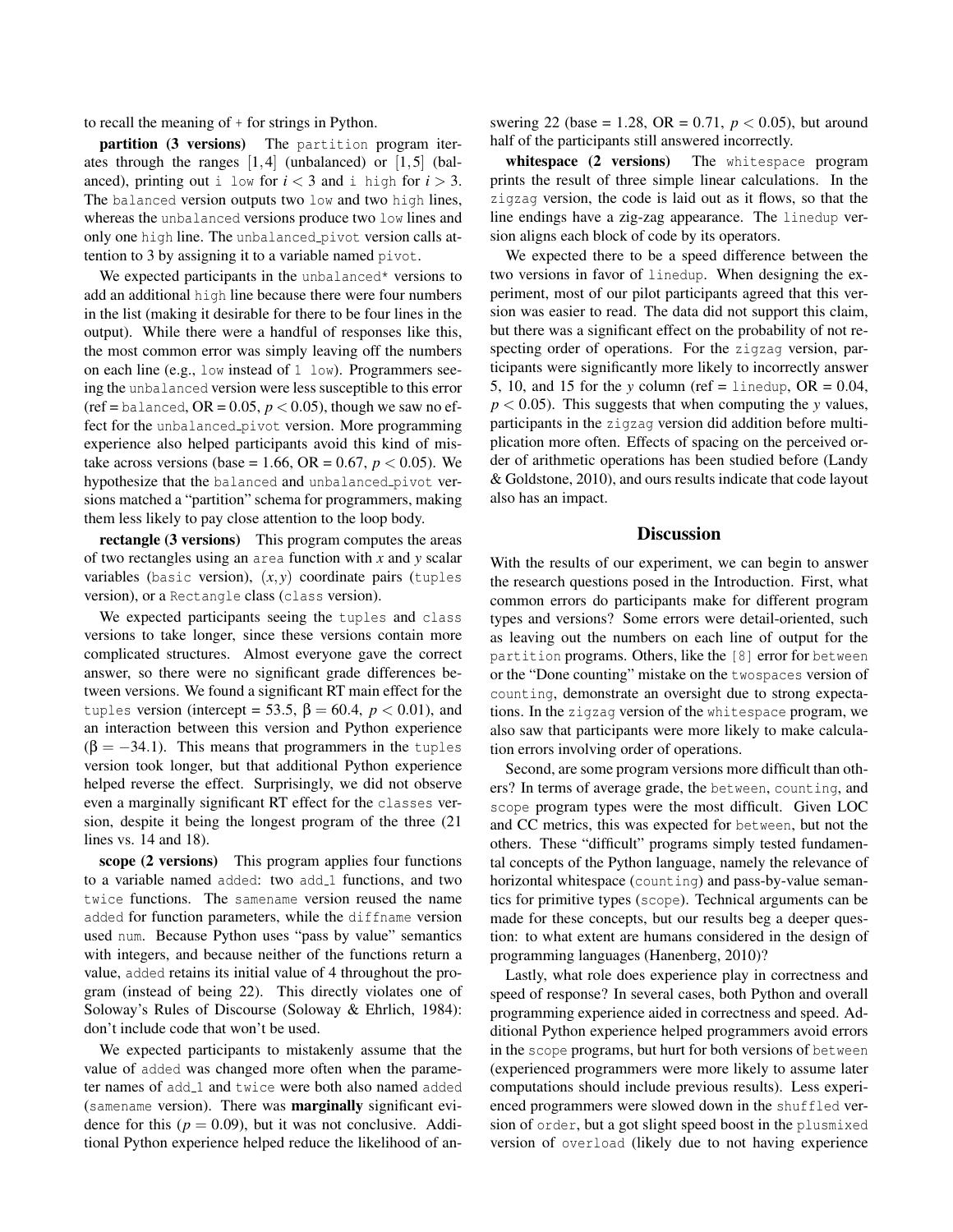with overloaded operators across many languages). In general, the relationship between experience, correctness, and speed turned out to be fairly complex.

Future Work During the course of the experiment, Bloomington participants were seated in front of a Tobii X300 eye-tracker. We plan to analyze this eye-tracking data, and correlate it with our findings here. Specifically, we hope to see how code features and experience effect the visual search process and, by proxy, program comprehension.

For future experiments, we would like to include other languages and more realistic programs (e.g., multiple files and modules). Our work to date has also focused exclusively on reading programs, so a similar experiment to this one where participants *write* short programs may prove insightful.

### Acknowledgments

I would like to thank both the Percepts and Concepts Lab and the Center for Research in Extreme Scale Technologies (CREST) Lab for funding and use of equipment/facilities.

## References

- Burkhardt, J., Détienne, F., & Wiedenbeck, S. (2002). Objectoriented program comprehension: Effect of expertise, task and phase. *Empirical Software Engineering*, *7*(2), 115– 156.
- Buse, R., & Weimer, W. (2010). Learning a metric for code readability. *Software Engineering, IEEE Transactions on*, *36*(4), 546–558.
- Davies, H. T. O., Crombie, I. K., & Tavakoli, M. (1998). When can odds ratios mislead? *Bmj*, *316*(7136), 989–991.
- Détienne, F., & Bott, F. (2002). Software design–cognitive *aspects*. Springer Verlag.
- El-Eman, K. (2001). Object-oriented metrics: A review of theory and practice. national research council canada. *Institute for Information Technology*.
- Guzdial, M. (2011, February). From science to engineering. *Commun. ACM*, *54*(2), 37–39. Available from http://doi.acm.org/10.1145/1897816.1897831
- Hanenberg, S. (2010). Faith, hope, and love: an essay on software science's neglect of human factors. In *Acm sigplan notices* (Vol. 45, pp. 933–946).
- Landy, D., & Goldstone, R. L. (2010). Proximity and precedence in arithmetic. *The Quarterly Journal of Experimental Psychology*, *63*(10), 1953–1968.
- McCabe, T. (1976). A complexity measure. *Software Engineering, IEEE Transactions on*(4), 308–320.
- NDepend. (2013, Jan). *NDepend Code Metrics Definitions.* http://www.ndepend.com/metrics.aspx.
- Soloway, E., & Ehrlich, K. (1984). Empirical studies of programming knowledge. *IEEE Transactions on Software Engineering*(5), 595–609.

```
between - functions
```

```
def between (numbers, low, high) :
      winners = []
for num in numbers :
            if ( low < num ) and ( num < high ):
                  winners . append ( num )
      return winners
def common (list1, list2):
      winners = []
for item1 in list1 :
            if item1 in list2 :
                  winners . append ( item1 )
      return winners
x = [2, 8, 7, 9, -5, 0, 2]<br>x_btwn = between(x, 2, 10)
print x btwn
y = [1, -3, 10, 0, 8, 9, 1]<br>y_btwn = between(y, -2, 9)
print y_btwn
xy_{\text{r}} common = common (x, y)print xy_common
                                                                  \begin{bmatrix} 8 & 7 & 9 \\ 1 & 0 & 8 \\ 8 & 9 & 0 \end{bmatrix}
```
#### rectangle - class

### **Output**

| class Rectangle:<br>def __init__(self, x1, y1, x2, y2):<br>$self.x1 = x1$<br>$self.v1 = v1$<br>$self.x2 = x2$<br>$self.y2 = y2$ | 100<br>25 |
|---------------------------------------------------------------------------------------------------------------------------------|-----------|
| $def$ width (self):<br>return self.x2 - self.x1                                                                                 |           |
| def height (self):<br>return self.y2 - self.y1                                                                                  |           |
| def area (self):<br>return self.width() * self.height()                                                                         |           |
| $rect1 = Rectangle(0, 0, 10, 10)$<br>print rectl.area()                                                                         |           |
| $rect2 = Rectangular(5, 5, 10, 10)$<br>print rect2.area()                                                                       |           |

#### order - inorder

**Output** 

|         | def f(x):<br>return $x + 4$              |  | 527 |  |
|---------|------------------------------------------|--|-----|--|
|         | $def$ q(x):<br>return $x * 2$            |  |     |  |
|         | def h(x):<br><b>return</b> $f(x) + g(x)$ |  |     |  |
| $x = 1$ |                                          |  |     |  |
|         | $a = f(x)$                               |  |     |  |
|         | $b = g(x)$                               |  |     |  |
|         | $c = h(x)$                               |  |     |  |
|         | print a, b, c                            |  |     |  |

#### whitespace - linedup

**Output** 

```
intercept = 1<br>slope = 5
slope
x base = 0
x_{other} = x_{base}x_end = x_base + x_other + 1
y_base = slope * x_base + intercept
y\_other = slope * x\_other + intercept<br>v end = slope * x\_end + intercept
y_{end} = slope * x_{end}print x_base , y_base
print x_other, y_other<br>print x_end, y_end
print x_end,
```
**Output**